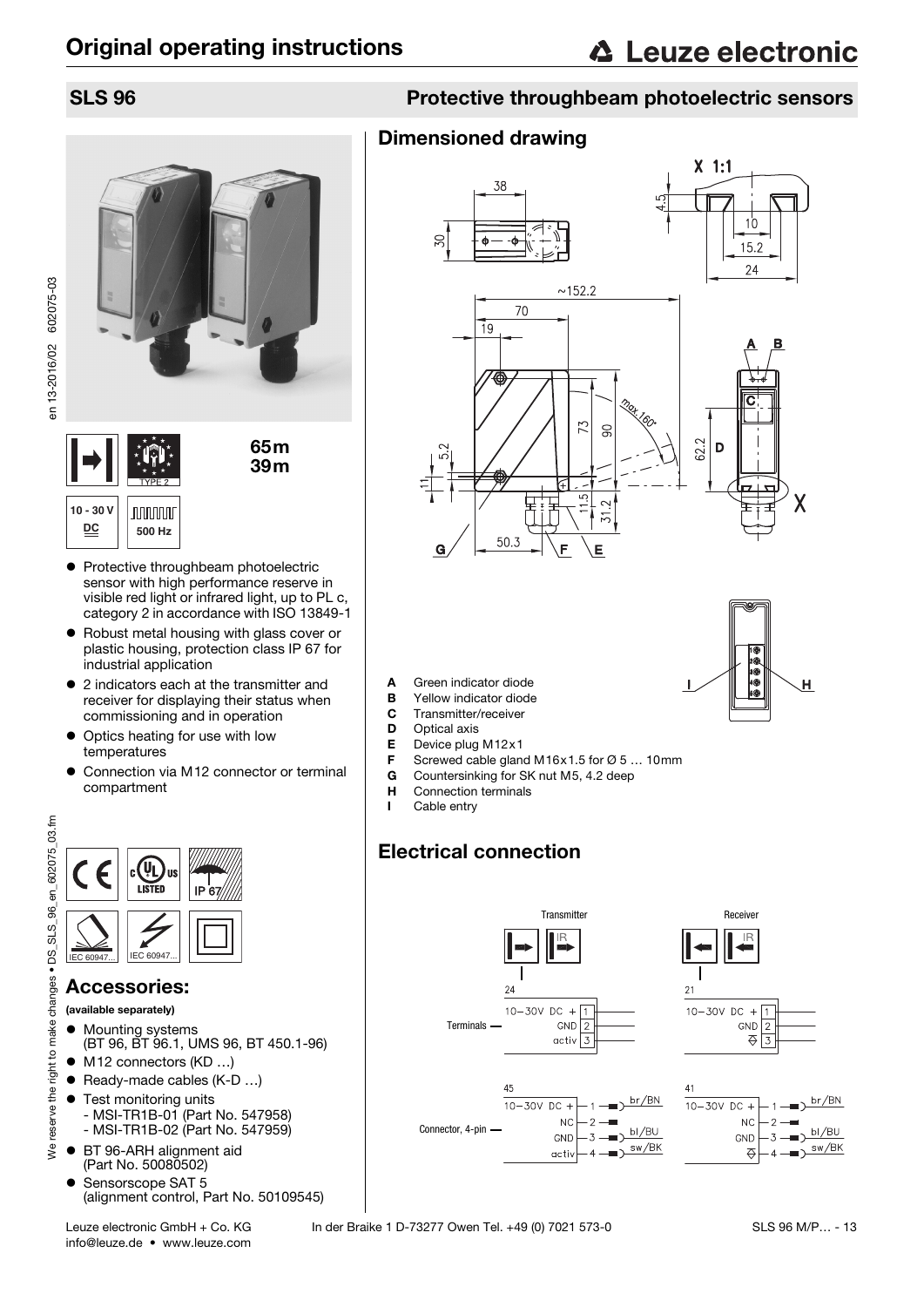## **Specifications**

### Safety-relevant data

Type in accordance with IEC/EN 61496 Performance Level (PL) in accordance with ISO 13849-1 1) Category in accordance with ISO 13849 <sup>1)</sup> cat. 2<br>Mean time to dangerous failure (MTTFd) 400 years Mean time to dangerous failure (MTTFd) 400 years<br>Service life (TM) 20 years Service life (TM)

### Optical data

Typ. operating range limit 2) Operating range<sup>3)</sup><br>Light source

### Timing

Sensor switching frequency 500Hz<br>
Sensor response time 1 ms<br>
Delay before start-up  $\leq$  200ms Sensor response time Delay before start-up

### Electrical data

Operating voltage  $U_B$  <sup>4)</sup> Residual ripple

Open-circuit current ≤ 50mA<br>Switching output The Switching output The Switching output Switching output<br>Function Signal voltage high/low  $\geq (U_B-2V)/\leq 2$ <br>Output current max. 100 mA Output current

### Indicators

Receiver Green LED<br>Yellow LED ready ready Yellow LED<br>
Yellow LED. flashing<br>
Yellow LED. flashing<br>
Yellow LED. flashing **Transmitter** Green LED ready

### Environmental data

VDE safety class 6) Protection class<br>Light source Standards applied IEC 60947-5-2 Certifications UL 508, C22.2 No.14-13 4) 7)

### **Options<br>Optics heating** Low temperature Activation input active Transmitter active/not active<br>Activation/disable delay<br>Input resistance 10KΩ ± 10% Activation/disable delay Input resistance

type 2<br>PL c Typ. operating range limit <sup>2)</sup> 0 … 65m 0 … 39m<br>Operating range <sup>3)</sup> 0 … 50m 0 … 30m<br>Light source LED (modulated light) LED (modulated light) Wavelength 880nm 880nm 660nm 10 ... 30 VDC (incl. residual ripple)<br> $\leq$  15% of U<sub>B</sub> light switching<br> $\geq$  (U<sub>B</sub>-2V)/ $\leq$  2V light path free, no performance reserve transmitter active **Mechanical data Plastic housing Metal housing**<br>
Housing **Housing**<br>
Housing **Plastic housing**<br> **Plastic housing**<br> **Plastic housing** Polycarbonate dieca<br>
polycarbonate dieca<br>
plastic glass Optics cover **plastic** glass plastic glass glass<br>Weight 150g 380g Weight 150g 380g Connection type terminals or M12 connector Ambient temp. (operation/storage) -20°C … +60°C/-40°C … +70°C<br>Protective circuit <sup>5)</sup> 1, 2, 3 1, 2, 3 II, all-insulated<br>IP 67 Light source exempt group (in acc. with EN 62471)<br>Standards applied exempt JEC 60947-5-2

Infrared light Red light

for temperature changes, prevents fogging to -35  $^{\circ}$ C

1) In combination with a suitable test monitoring unit, e.g. MSI-TR1B-0x<br>2) Typ. operating range limit: max. attainable range without performance

2) Typ. operating range limit: max. attainable range without performance reserve<br>3) Operating range: recommended range with performance reserve

3) Operating range: recommended range with performance reserve

4) For UL applications: for use in class 2 circuits only

5) 1=transient protection, 2=polarity reversal protection, 3=short circuit protection for all outputs 6) Rating voltage 250VAC / Overvoltage category ll Rating voltage 250VAC / Overvoltage category II

These proximity switches shall be used with UL Listed Cable assemblies rated 30V, 0.5A min, in the field installation, or equivalent (categories: CYJV/CYJV7 or PVVA/PVVA7)

# **△ Leuze electronic**

## SLS 96

## Tables Infrared light Red light 0 50 65 0 30 39 Operating range [m] Typ. operating range limit [m] Remarks **SLS 96K/P-1070-T2-2** SLSS 96K-1080-T2-24 SLSE 96K/P-1070-T2-21 **SLS 96K/P-1070-T2-4** SLSS 96K-1080-T2-45 SLSE 96K/P-1070-T2-41 **SLS 96K/P-1200-T2-2** SLSS 96K-1210-T2-24 SLSE 96K/P-1200-T2-21 **SLS 96K/P-1200-T2-4** SLSS 96K-1210-T2-45 SLSE 96K/P-1200-T2-41 **SLS 96K/P-1207-T2-2** SLSS 96K-1210-T2-24 SLSE 96K/P-1207-T2-21 **SLS 96K/P-1207-T2-4** SLSS 96K-1210-T2-45 SLSE 96K/P-1207-T2-41 SLS 96M/P-1070-T2-2 SLSS 96M-1080-T2-24 SLSE 96M/P-1070-T2-21 SLS 96M/P-1070-T2-4 SLSS 96M-1080-T2-45 SLSE 96M/P-1070-T2-41 SLS 96M/P-1071-T2-2 SLSS 96M-1090-T2-24 SLSE 96M/P-1071-T2-21 SLS 96M/P-1071-T2-4 SLSS 96M-1090-T2-45 SLSE 96M/P-1071-T2-41 SLS 96M/P-1200-T2-2 SLSS 96M-1210-T2-24 SLSE 96M/P-1200-T2-21 SLS = Pair consisting of  $SLSS =$  Transmitter<br>SLSE = Receiver **Beceiver**

SLS 96M/P-1200-T2-4 SLSS 96M-1210-T2-45 SLSE 96M/P-1200-T2-41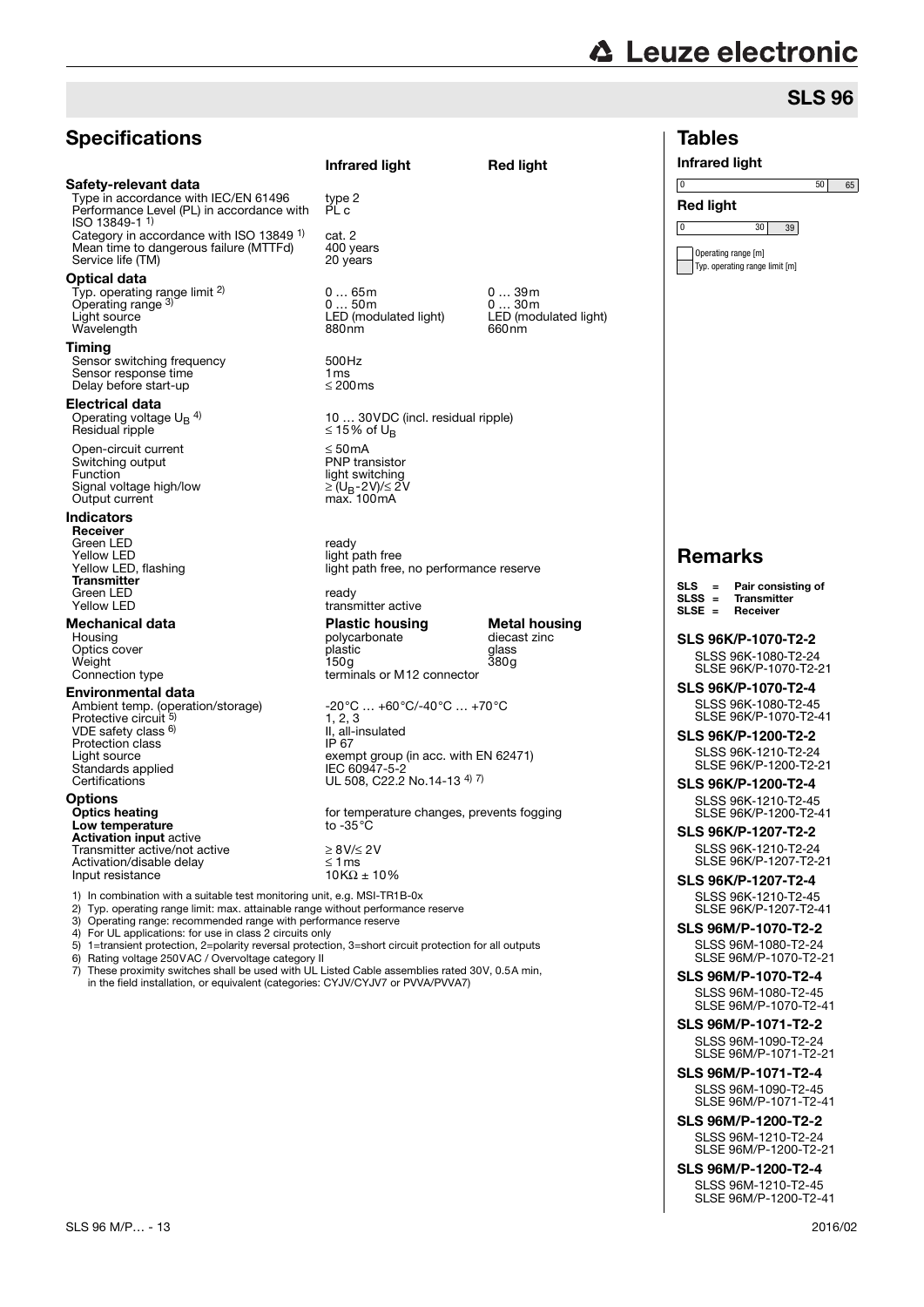## SLS 96 **Protective throughbeam photoelectric sensors**

## Order guide 1)

| <b>Selection table</b><br>Order code $\rightarrow$<br>Equipment $\blacklozenge$ |                                 | VP-1070-T2-2<br>50081292 (Tr)<br>50081293 (Re) | 170-T2-4<br>1559 (Tr)<br>1561 (Re)<br>50031<br>0 | : 96K/P-1200-T2-2<br>: No. 50028009 (Tr)<br>: No. 50028010 (Re) | i 96K/P-1200-T2-4<br>: No. 50028011 (Tr)<br>: No. 50028012 (Re) | 86K/P-1207-T2-2<br>No. 50028009 (Tr)<br>No. 50035078 (Re) | 86K/P-1207-T2-4<br>No. 50028011 (Tr)<br>No. 50041109 (Re) | .96M/P-1070-T2-2<br>No. 50025213 (Tr)<br>No. 50025192 (Re) | 86M/P-1070-T2-4<br>: No. 50025215 (Tr)<br>: No. 50025193 (Re) | AP-1071-T2-2<br>50029454 (Tr)<br>50029455 (Re)           | 96M/P-1071-T2-4<br>No. 50080478 (Tr)<br>No. 50080479 (Re) | 1200-T2-2<br>25209 (Tr)<br>31562 (Re)                       | $-72-4$<br>$-9-6$<br>$-9-6$<br>96M/P-1200-T;<br>No. 50031249<br>No. 50031250 ( |
|---------------------------------------------------------------------------------|---------------------------------|------------------------------------------------|--------------------------------------------------|-----------------------------------------------------------------|-----------------------------------------------------------------|-----------------------------------------------------------|-----------------------------------------------------------|------------------------------------------------------------|---------------------------------------------------------------|----------------------------------------------------------|-----------------------------------------------------------|-------------------------------------------------------------|--------------------------------------------------------------------------------|
|                                                                                 |                                 | gg<br>క్టె<br><b>SL</b><br>Pat                 | 96K/P<br>gġ<br>SLS<br>Part<br>Part               | 3 <sub>eta</sub>                                                | <b>35 AM</b><br>825                                             | <b>SL</b> att<br>Part                                     | SLS<br>Part<br>Part                                       | $32$ at Eq.                                                | 3 <sub>ext</sub> <sup>2</sup>                                 | <b>96M/P</b><br>No. 500<br>No. 500<br>SL5<br>Part<br>SL5 | <b>SL</b> eat                                             | 96M/P-12<br>No. 5002<br>No. 5003<br>sis<br>3 <sub>eta</sub> | .<br>22<br>$3z$ at                                                             |
| Housing                                                                         | metal                           |                                                |                                                  |                                                                 |                                                                 |                                                           |                                                           | ●                                                          | D                                                             |                                                          | ●                                                         |                                                             |                                                                                |
|                                                                                 | plastic                         | $\bullet$                                      |                                                  |                                                                 |                                                                 |                                                           | $\bullet$                                                 |                                                            |                                                               |                                                          |                                                           |                                                             |                                                                                |
| Light source                                                                    | red light (30m)                 |                                                |                                                  |                                                                 |                                                                 |                                                           | $\bullet$                                                 |                                                            |                                                               |                                                          |                                                           |                                                             |                                                                                |
|                                                                                 | infrared light (50m)            |                                                | $\bullet$                                        |                                                                 |                                                                 |                                                           |                                                           | ●                                                          |                                                               | ●                                                        | $\bullet$                                                 |                                                             |                                                                                |
| Connection                                                                      | terminals                       | $\bullet$                                      |                                                  |                                                                 |                                                                 | $\bullet$                                                 |                                                           | $\bullet$                                                  |                                                               | $\bullet$                                                |                                                           |                                                             |                                                                                |
|                                                                                 | M <sub>12</sub> connector       |                                                | $\bullet$                                        |                                                                 |                                                                 |                                                           | $\bullet$                                                 |                                                            | $\bullet$                                                     |                                                          | $\bullet$                                                 |                                                             | $\bullet$                                                                      |
| Features                                                                        | optics heating/low temperature  |                                                |                                                  |                                                                 |                                                                 |                                                           |                                                           |                                                            |                                                               |                                                          | $\bullet$                                                 |                                                             |                                                                                |
|                                                                                 | activation input                | $\bullet$                                      |                                                  |                                                                 |                                                                 |                                                           |                                                           |                                                            |                                                               |                                                          |                                                           |                                                             |                                                                                |
|                                                                                 | filter for multi-axis operation |                                                |                                                  |                                                                 |                                                                 |                                                           |                                                           |                                                            |                                                               |                                                          |                                                           |                                                             |                                                                                |

1) Version 2010 A-Z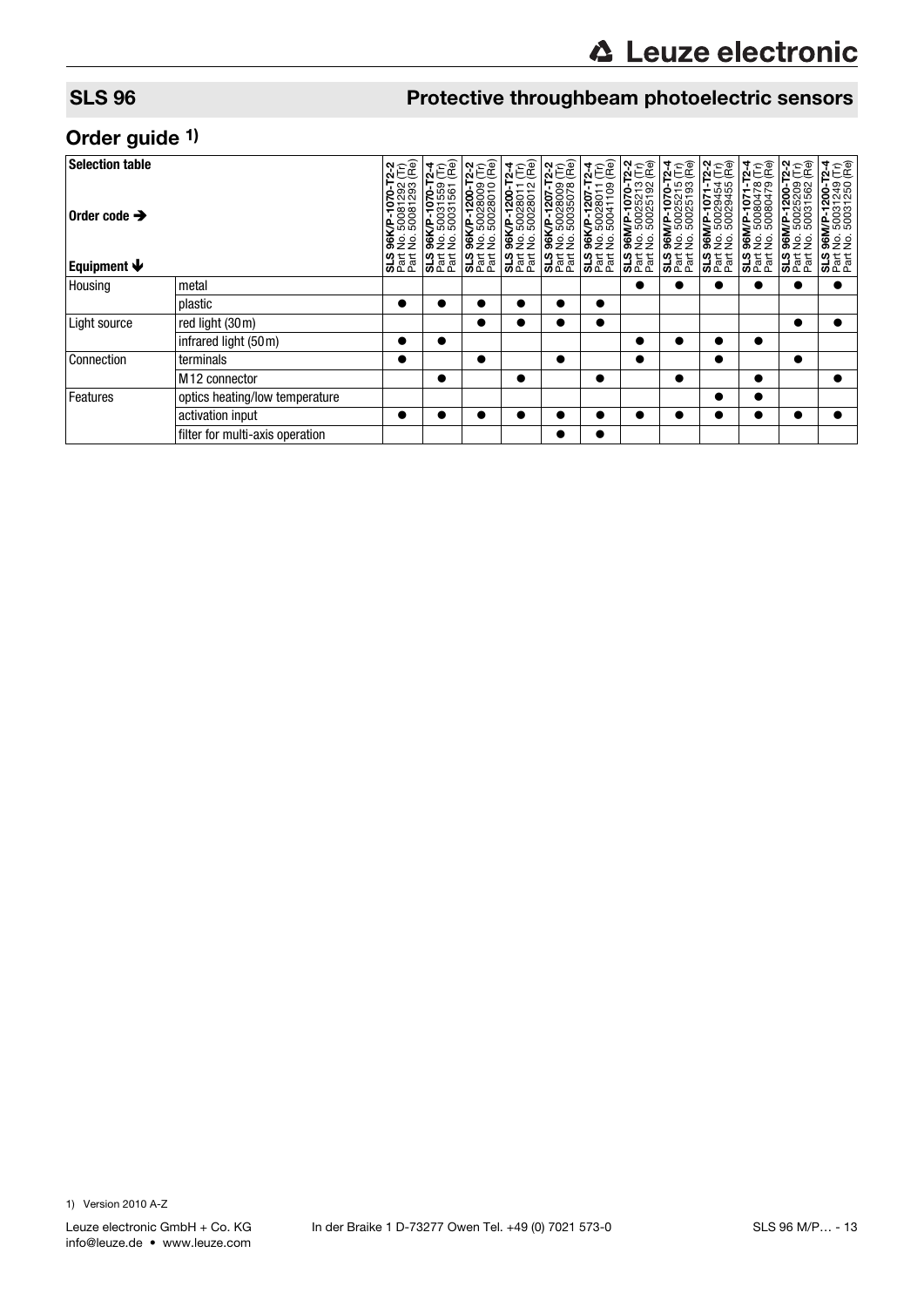# **△ Leuze electronic**

## SLS 96

## Safety notices

Before using the safety sensor, a risk evaluation must be performed according to valid standards. For mounting, operation and tests, this document as well as all applicable national and international standards and regulations must be observed, printed out and handed to the affected personnel.

Before working with the safety sensor, completely read and observe the documents applicable to your task.

In particular, the following national and international legal regulations apply for the commissioning, technical inspections and work with safety sensors:

- Machinery directive 2006/42/EC
- Use of Work Equipment Directive
- Accident-prevention regulations and safety rules
- Other relevant standards
- Standards, e.g. ISO 13855

### Symbols



**Attention!**

Warning sign – This symbol indicates possible dangers. Please pay especially close attention to these instructions!



These symbols identify the transmitter.



These symbols identify the receiver.

### Safety sensor area of application

The protective throughbeam photoelectric sensor is an active optoelectronic protective device only in connection with a safetyrelevant control system, in which the cyclical testing of transmitter and receiver is carried out in accordance with EN 61496-1, up to category 2 and PL c in accordance with EN ISO 13849-1.



### **Attention!**

- $\bullet$  The safety sensor protects persons at access points or at points of operation of machines and plants.
- The safety sensor only detects persons upon entry to the danger area; it does not detect persons who are located within the danger area. For this reason, a start-up/restart interlock is mandatory.
- No protective function without adequate safety distance.
- The power supply unit used to operate the photoelectric sensor has to be able to compensate for changes and interruptions of the supply voltage acc. to EN 61496-1.
- Also observe the safety notices in the documentation of the connected test device!
- Additional measures must be taken to ensure that the AOPD does not experience a dangerous failure due to glare from other light sources.

### Proper use

The safety sensor must only be used after it has been selected in accordance with the respectively valid instructions and relevant standards, rules and regulations regarding occupational safety and safety at work, and after it has been installed on the machine, connected, commissioned, and checked by a competent person.

### Foreseeable misuse

Any use other than that defined under the "Proper use" or which goes beyond that use is considered improper use. The user must ensure that no optical influence on the AOPD occurs through other forms of light beams, e.g. through

- wireless control devices on cranes,
- radiation from welding sparks,
- stroboscopic lights.

### Competent personnel

Prerequisites for competent personnel:

- He has a suitable technical education.
- He knows the instructions for the safety sensor and the machine.
- He has been instructed by the responsible person on the mounting and operation of the machine and of the safety sensor.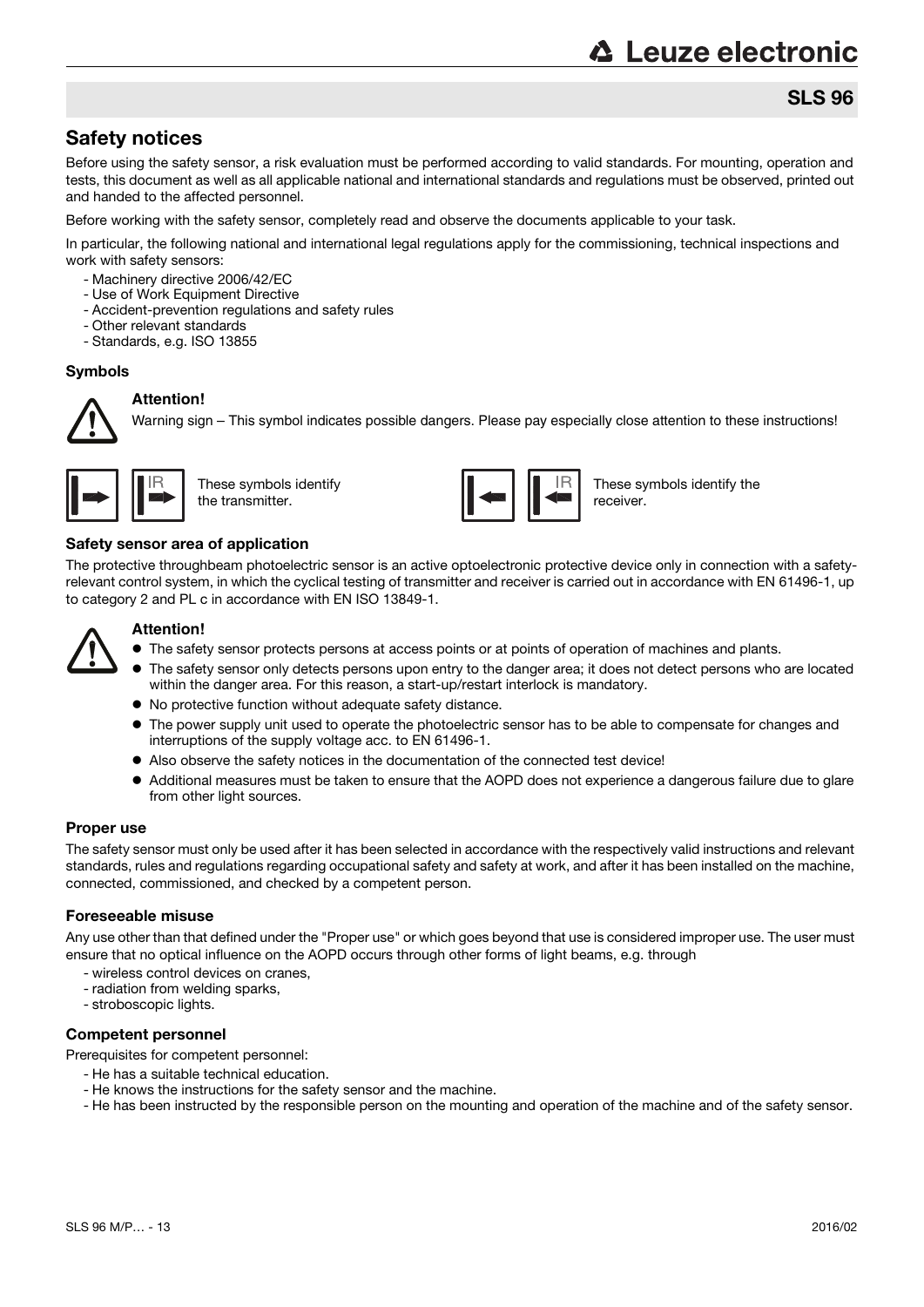## SLS 96 Protective throughbeam photoelectric sensors

### Responsibility for safety

Manufacturer and operator must ensure that the machine and implemented safety sensor function properly and that all affected persons are adequately informed and trained.

The **manufacturer** of the machine is responsible for:

- Safe implementation of the safety sensor.
- Imparting all relevant information to the operator.
- Adhering to all regulations and directives for the safe commissioning of the machine.
- The **operator** of the machine is responsible for:
	- Instructing the operating personnel.
	- Maintaining the safe operation of the machine.
	- Adhering to all regulations and directives for occupational safety and safety at work.
	- Regular testing by competent personnel.

## Safety distances



### **Attention!**

The protective throughbeam photoelectric sensor must be installed with the correctly calculated safety distance as well as suitable beam distances from a potentially dangerous motion: if an interruption of the light beam occurs, the danger area may only be reached once the machine has already come to a dead stop.



The safety distance S between photoelectric sensor and danger area is calculated using the following formula (ISO 13855):  $S = (K \cdot T) + C$ 

- S: Safety distance [mm] between photoelectric sensor and danger area.
- K: Approach speed (constant =  $1600$  mm/s).
- T: Time delay [s] between interruption of the light beam and stand-still of the machine.
- C: Safety constant (additional distance) = 850mm or 1200mm, see table above.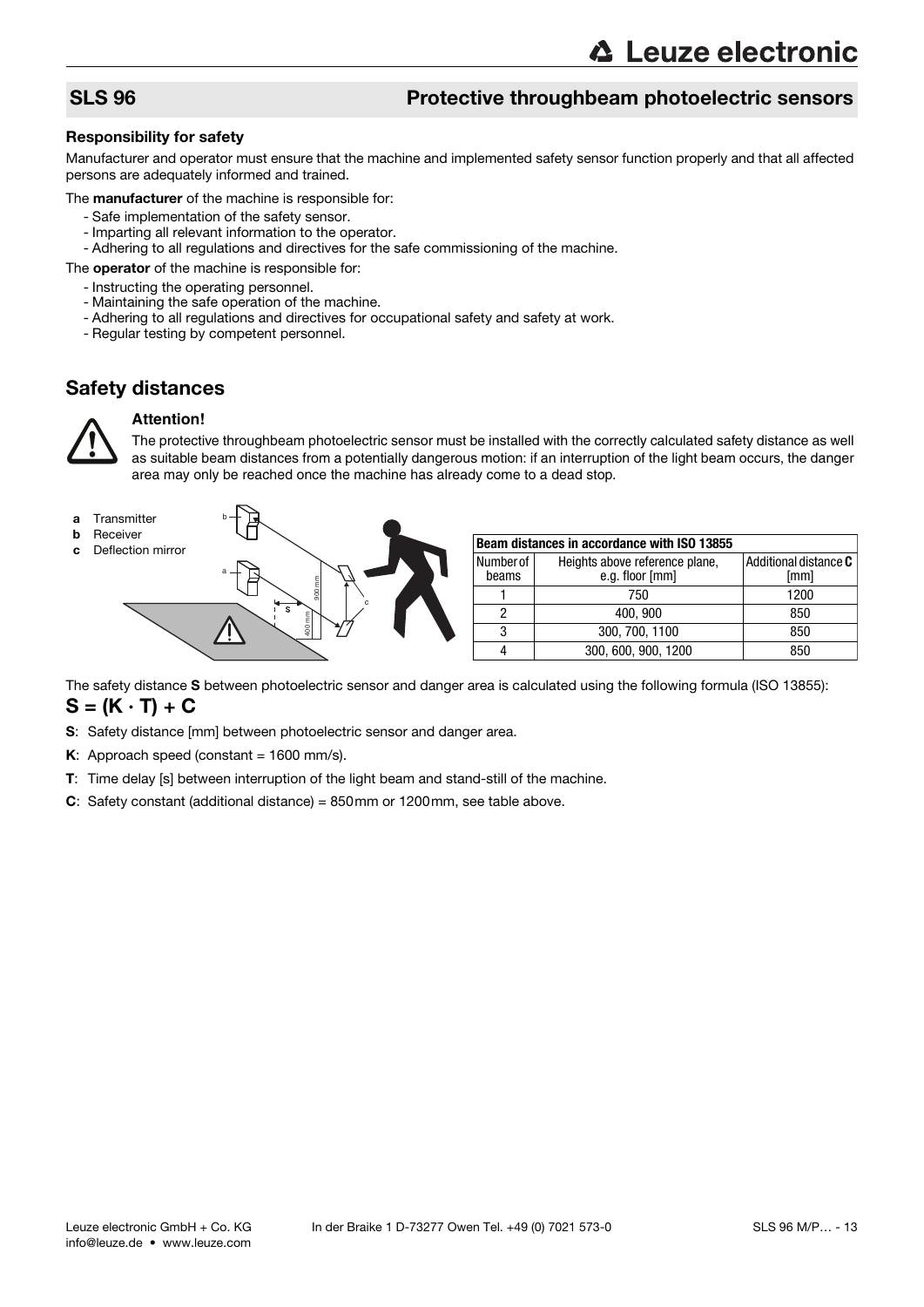## SLS 96

## Multi-axle installation

With multi-axle installation the light beams have to run parallel to the reference plane (e.g. floor) and must be aligned mutually parallel.

For this the beam direction must be set oppositely in each case. Otherwise the light beams could cause mutual interference and disturb proper functioning.



## Distance to reflecting surfaces

When mounting, a sufficiently large distance from the optical axis to reflecting surfaces must be selected.



## **Commissioning**

### Alignment of the sensors

- $\bullet$  Mount photoelectric sensors with corresponding fixing brackets from Leuze electronic.
- Apply operating voltage to transmitter and receiver and activate transmitter via activation input (see "Electrical connection").
- Green LEDs on transmitter and receiver and yellow LED on transmitter illuminate.
- Position receiver until the yellow LED illuminates.

Receiver LED blinks yellow: Light path free, but no performance reserve; clean and readjust photoelectric sensor, or check operating conditions.

### Safety notices for test function

- 1.To perform testing correctly the activation input of the SLS 96 transmitter must be connected to a test monitoring unit.
- 2.The test duration during access protection must not exceed 150ms.
- 3.Subsequent to sensor activation the output switching elements of the test monitoring unit must remain in the 'off' state for at least 80ms so that the downstream equipment can be switched off safely when the photoelectric sensor is used for access protection.
- 4.In order to comply with points 2 and 3, the use of Leuze electronic test monitoring units (MSI-TR1B-01, MSI-TR1B-02) is recommended.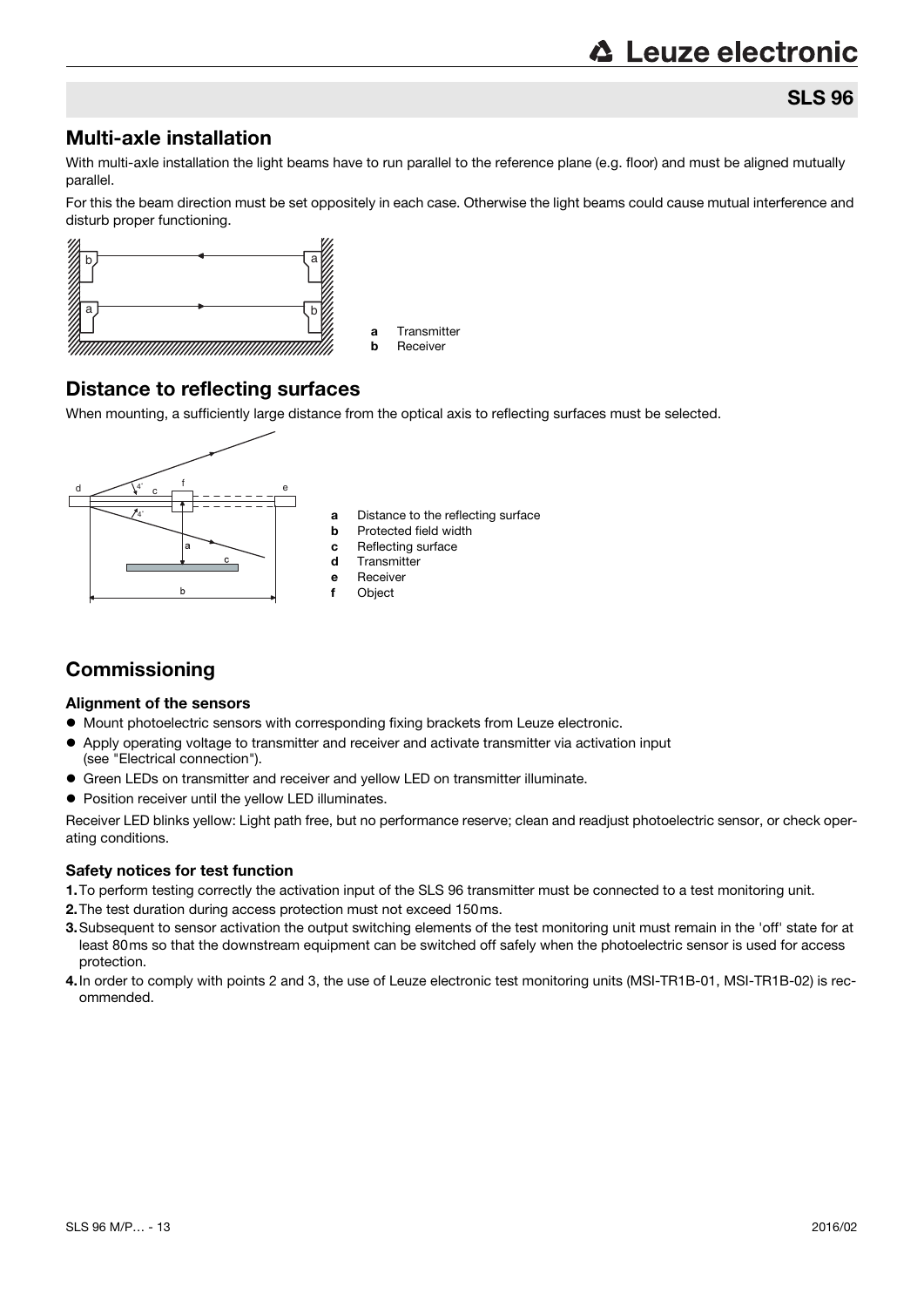## SLS 96 Protective throughbeam photoelectric sensors

## **Check**

The checks should ensure that the Optoelectronic Protective Devices have been used acc. to the national/international regulations, in particular in accordance with the machine and work-equipment directive.

### Check before initial commissioning

- Observe the nationally and internationally valid regulations.
- Is the required safety distance (protective field of the safety sensor to the next point of operation) maintained?
- Is the safety sensor effective during the entire dangerous movement and in all adjustable operating modes of the machine?
- It must not be possible to climb over, climb under or circumvent the light path.
- Ensure that the sensor only detects persons upon entry to the danger area and does not detect whether persons are located within the danger area.
- Is a start-up/restart interlock present?
- Before they begin work, have a competent person train the operating personnel in their respective tasks.

### Regular testing by competent personnel

The reliable interaction of safety sensor and machine must be periodically tested in order to detect changes to the machine or impermissible tampering with the safety sensor.

- Have all tests performed by competent personnel.
- Observe the nationally and internationally applicable regulations and the time periods specified therein.

### Daily check of the effectiveness of the safety sensor

It is extremely important to examine the effectiveness of the protective field daily so that it is ensured that e.g even with adjustments to e.g. parameters, the protective function is active at all points.

Interrupt the light beam between the transmitter and receiver (test rod  $\varnothing$  30mm)

- in front of the transmitter.
- in the middle between the transmitter and receiver.
- in front of and behind the deflection mirror.

It must not be possible to initiate the dangerous state during beam interruption.

## Disposal

For disposal observe the applicable national regulations regarding electronic components.